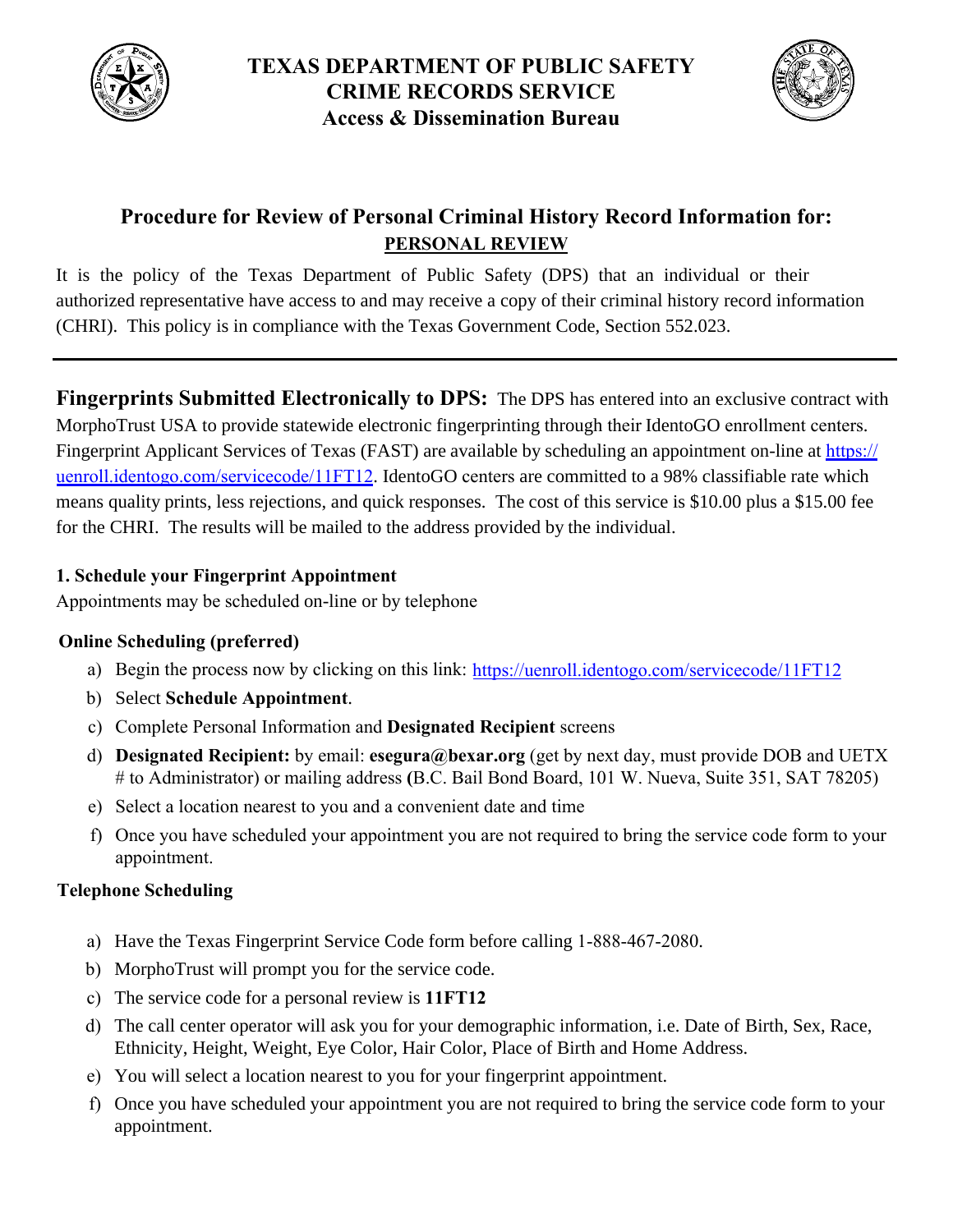## **2. Complete your Fingerprint Appointment**

- a) Arrive at your scheduled appointment with your photo identification and fee payment
- b) If you plan on bringing a form of identification other than a valid (unexpired) TX Driver License, please refer to the Department of Public Safety's acceptable document types here: [https://www.txdps.state.tx.us/administration/crime\\_records/docs/ProveIdForFingerprinting.pdf](https://www.txdps.state.tx.us/administration/crime_records/docs/ProveIdForFingerprinting.pdf)
- c) MorphoTrust accepts Visa/MasterCard/Discover/American Express, business checks, money orders and coupon codes (employer accounts) at the time of service.

#### *i)Please note that personal checks and cash will not be accepted.*

- d) Your fingerprints will be submitted electronically to DPS. You will not receive a printed fingerprint card.
- e) At the conclusion of your appointment, the MorphoTrust enrollment agent will provide you with an IdentoGo receipt stating that you were fingerprinted.
	- a. Do not throw away the receipt
	- b. You may check status on your submission by clicking on this link: [https://uenroll.identogo.com/servicecode/](https://uenroll.identogo.com/servicecode/11FT12)11FT12

Fingerprints provided for this application shall be used to check criminal history records of the Texas Department of Public Safety and the Federal Bureau of Investigation, in accordance with applicable statutes.